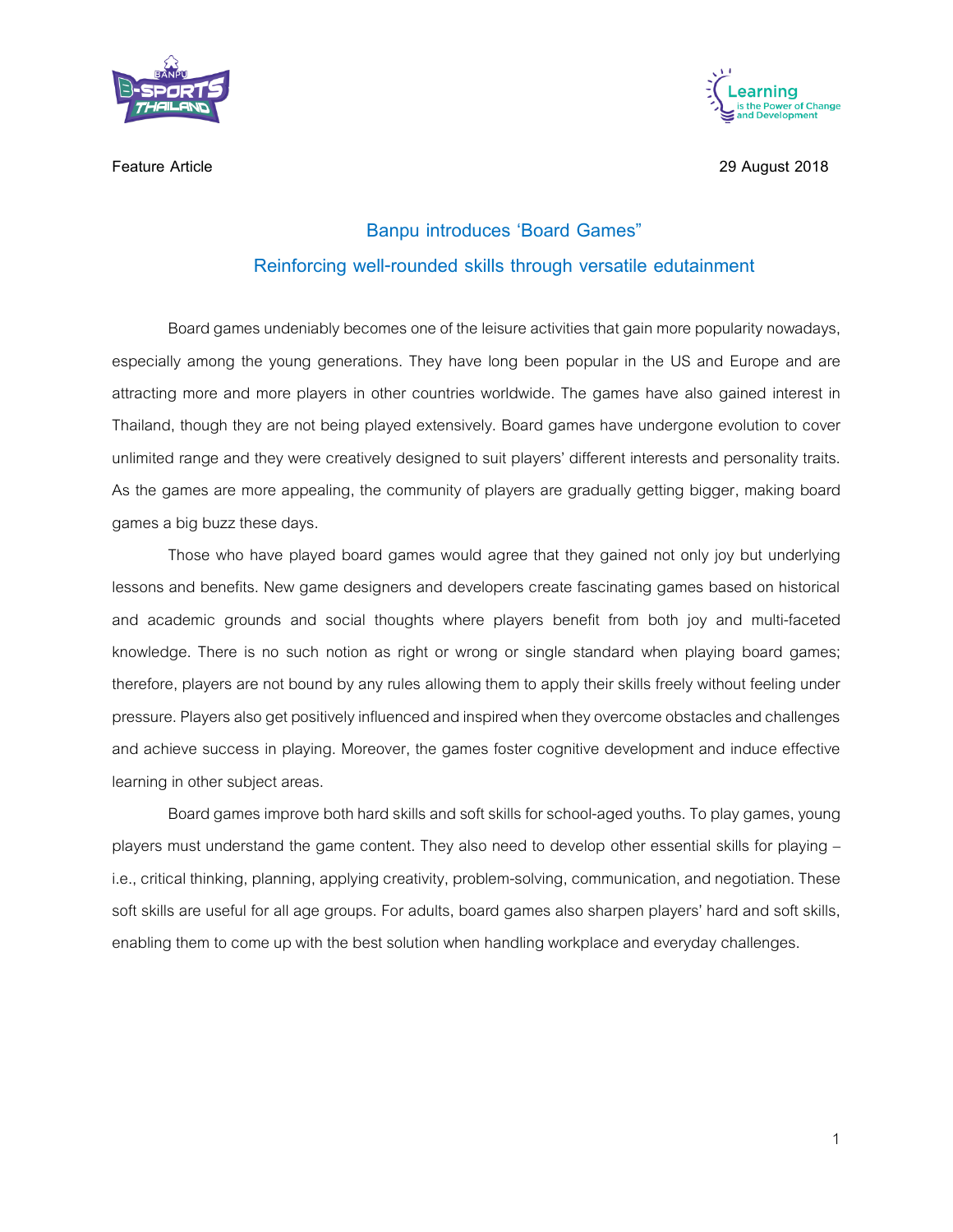



Recognizing the importance of creative human capital development in the new era of education where knowledge is not confined to the classroom or textbooks, **Banpu Public Company Limited**,a leading integrated energy solutions company in Asia-Pacific with commitment on sustainable social development, has stepped in to support playing board games on a larger scale. Banpu notes that board games is a learning tool helping develop learners' cognitive as well as thinking and emotional skills. One requirement for playing board games is that everyone must be present and interact with each other, allowing players to socialize and communicate with others. Equipped with all these skills, young people could become potential adults. Adults who have a well-rounded skill set of both hard and soft skills are more likely to achieve professional success. The World Economic Forum's (WEF) research pointed out that social and emotional skills will be increasingly critical in the workplace of the future.

**Mrs. Udomlux Olarn, Head of Corporate Affairs, Banpu Public Company Limited** stated, "board games interestingly stimulates learning, particularly in young people and new generations. Benefits of designing and playing board games are consistent with Banpu's belief: "Learning is the power of change and development"; therefore, we ran an initiative to introduce and promote a creative use of board games in the Thai society. Banpu has recently realigning our corporate brand and culture to the global trends by encouraging our people to be "passionate, innovative and committed" to everything we do. We think that board games players are supposed to hold all these three attributes in their hearts as well. The joy from playing can be applied to learning, working and many other aspects of life. We really hope that the board game activities that Banpu is going to bring to life would serve as a tool for sustainable community and social mobilization.

Academically, games are incorporated into the learning process, or the so-called "game-based learning", to encourage more relaxed learning atmosphere, which will bring happiness and entertainment. Various studies by academic institutions and learning and teaching designers both in Thailand and abroad have confirmed the benefits of the board games as a learning and teaching tool enhancing learning capacity and understanding while reducing stress and pressure. Child learners are happier and have better emotional development. Scientific researches also confirm that playing board games stimulates brain, improves memory, and boosts logical and analytical thinking.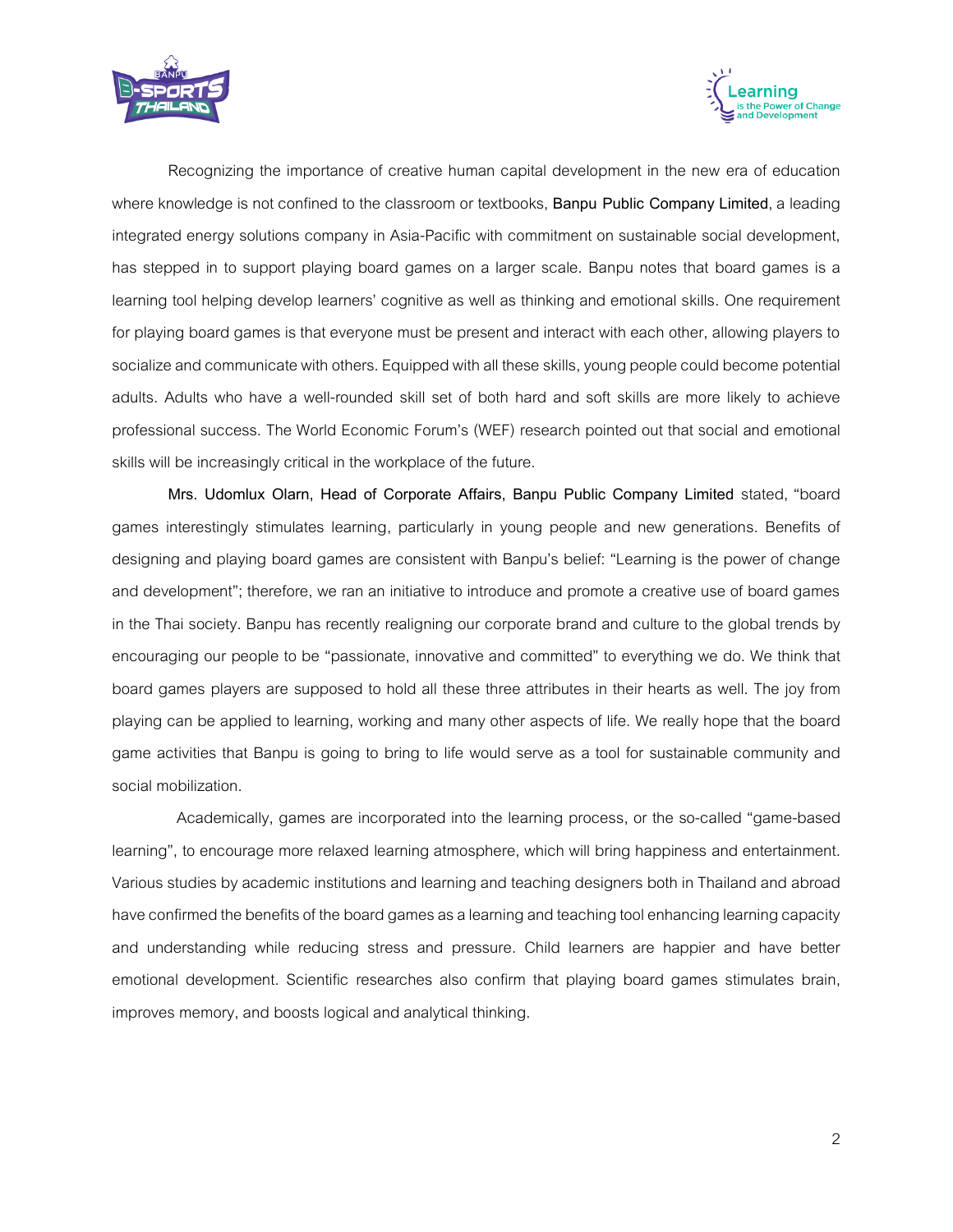



Banpu believes that learning via board games fits perfectly with the learning process of new generation learners. It reinforces useful skills for players, especially communication, problem-solving and teamwork skills, which build on an integration of soft skills into hard skills to enhance learning and working potential for innovation to benefit communities and society.

###

## More photos